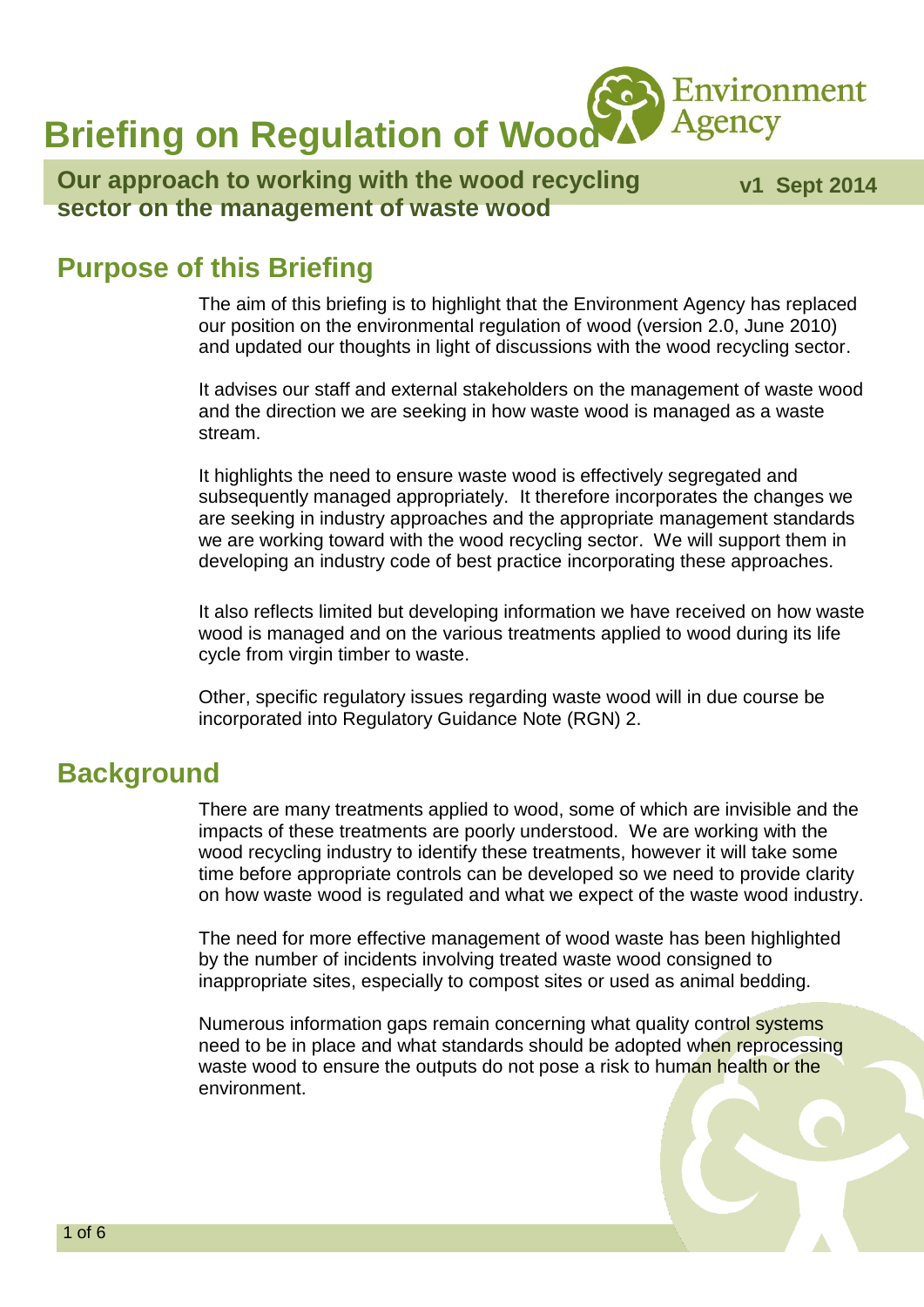# **Section 1 - Is wood a waste?**

**Virgin timbers** are not waste and are not subject to waste regulatory controls provided they are certain to be used for the purposes virgin wood is used. These uses include:

- woodchip in gardens or on pathways;
- a raw material for composting;
- animal bedding or horse ménages;
- fuel in an appliance;
- raw material for the production of wood-based products or in paper production;

- a material to create or maintain a habitat as part of the natural cycle of land management.

Virgin timber includes trees and branches and vegetation removed during river and other maintenance works or trees removed from watercourses following flooding, etc.

Where virgin timber is mixed with waste timber or with any other waste, the mixed load is classed as waste. For example, virgin timber from maintenance works such as those mentioned above when mixed with other wood such as fence posts, window frames, furniture, etc.

**Non-virgin timber** off cuts, shavings, chippings and sawdust from the processing of non-virgin timbers (whether un-treated or treated) are waste. They remain waste and subject to regulatory control until the point of final use unless this is the spreading of compost that complies with the requirements of the [Compost Quality Protocol.](http://www.wrap.org.uk/category/what-we-offer/quality-protocols-and-standards)

**Non-treated (or un-treated) non-virgin** waste wood is wood which has not had any sort of chemicals or treatment applied ranging from sapstain treatments through to preservation materials (e.g. varnish, paint, resins, glues, etc) or been made into panel board of any sort (see wood grading in section 2 below). Such wood is waste.

**Treated non virgin** timber is any timber or timber product that has been chemically treated (e.g. to enhance or alter the performance of the original wood) or made into some form of panel board. Treatments may include, for example, sapstain or fungicides, penetrating oils, tar oil preservatives, waterborne preservatives, organic-based preservatives, boron and organo-metallic based preservatives, halogenated flame retardants and surface treatments.

The nature and risks of these treatments are poorly understood and are very often not visible, especially when waste wood from different sources are being segregated for further treatment such as chipping.

*It is very important therefore to ensure wood from different sources is efficiently segregated and as near to sources as possible. Use of quality management systems may be able to provide confidence on such efficiency.*

customer service line 03708 506 506

incident hotline 0800 80 70 60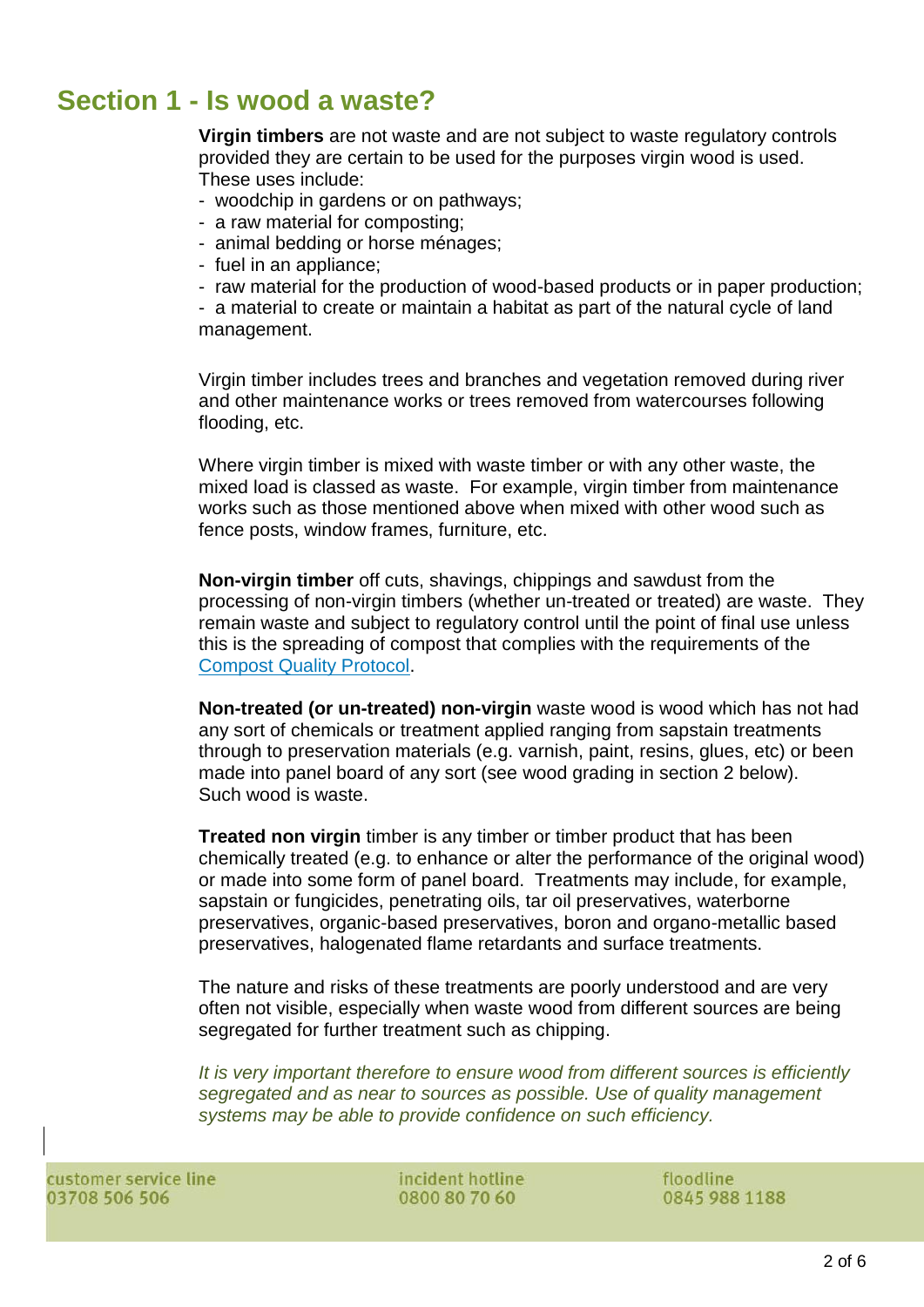# **Section 2 - Classification of waste wood and suitable uses**

The regulatory controls covering the use of processed waste wood depend on the quality of the waste wood and its intended use. We will clarify the specific regulatory controls that apply to certain uses of waste wood when we update our Regulatory Guidance Note - RGN2.

The wood recycling industry grade waste wood into four grades A, B, C and D.

Waste wood must be effectively segregated into these grades before subsequent processing for use. There is evidence that waste wood is not effectively segregated at processing sites, especially due to lack of rigour in visible inspection before segregation of grade A and in the poor segregation of grades B and C.

Regulatory controls and suitable end uses depend on the effectiveness of such segregation. We need to have evidence of the effectiveness of segregation into these grades and the management controls in place to ensure segregation, in order to have regulatory certainty for proposed end uses. Operators should therefore discuss their procedures with their local regulatory officer.

The grades are;

**Grade A** – visibly 'clean' recycled waste wood mainly from packaging waste, scrap pallets, packing cases and cable drums, and process off-cuts from the manufacture of untreated products. It is our understanding that 'single use' packaging and pallet manufactured within the UK are unlikely to have been subject to any form of treatment.

*To ensure only grade A is used for such purposes best practice dictates that rigorous segregation takes place and as near to the site of production as possible. Reputable wood recyclers have such quality procedures in place.*

**Grade B** – may contain Grade A wood together with other waste wood sourced from construction and demolition activities, transfer stations, civic amenity sites and the manufacture of furniture from solid wood.

Grade B waste wood should be regarded as treated waste wood and can mainly be used in panel board manufacture.

**Grade C** – may contain the above grades of waste wood and from similar sources, but will predominantly consist of panel products such as panel board, MDF, plywood, including products bonded using heat treatment.

Grade C waste wood is treated waste wood and should be used as biomass fuel at Waste Incineration Directive (WID) compliant facilities and is not therefore suitable for U4 – Burning as fuel in a small appliance.

customer service line 03708 506 506

incident hotline 0800 80 70 60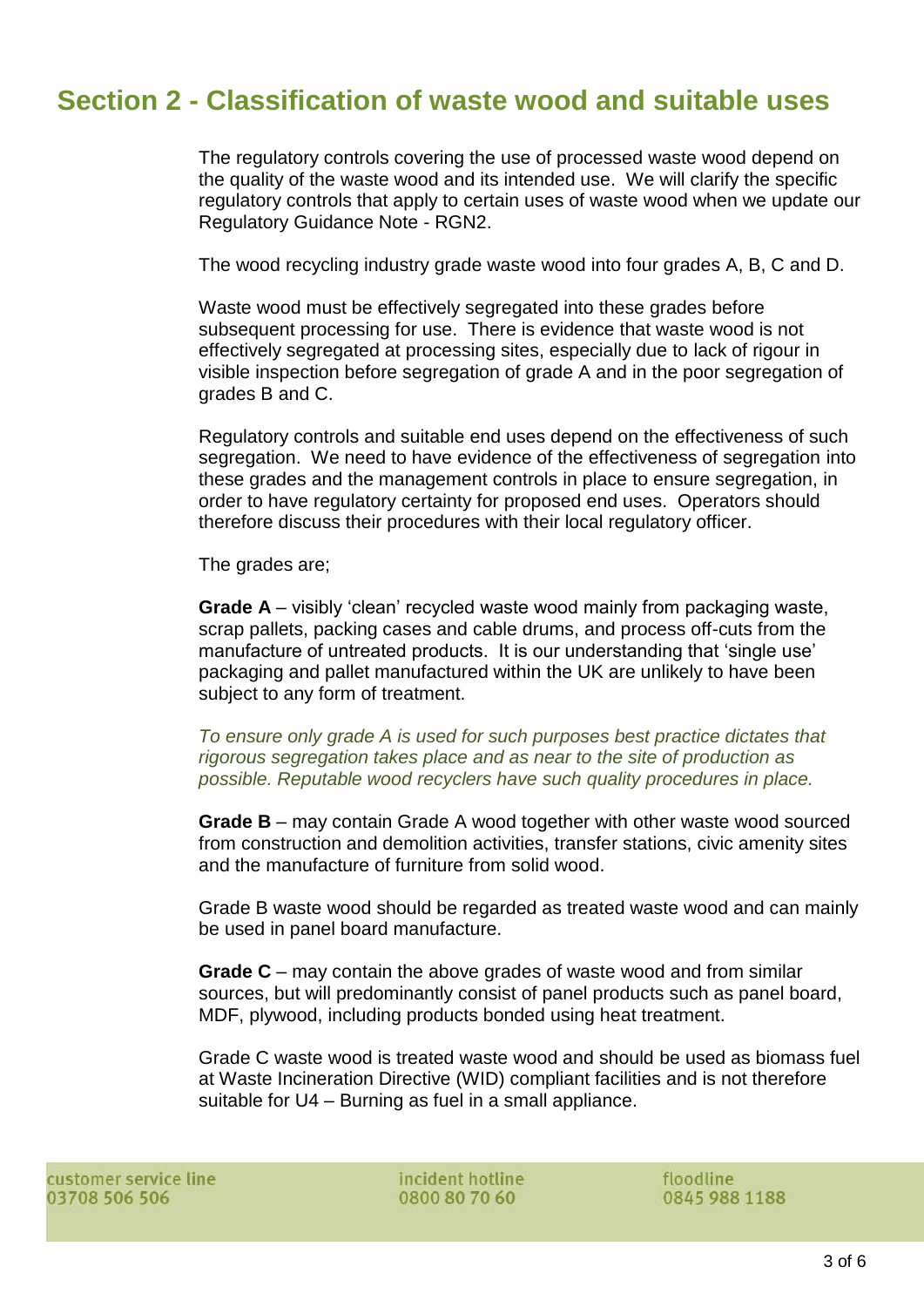**Grade D** – is hazardous waste consisting of wood which has had copper, chrome, arsenic (CCA) treatment or creosote applied. It can only be disposed of by incineration or hazardous waste landfill.

For more detailed information and grades and uses you should refer to Annex 2 of [PAS: 111 \(2012\).](http://www.wrap.org.uk/content/bsi-pas-111-processing-wood-waste)

We are in discussion with the wood recycling sector on the management of *'fines'* material from the processing of waste wood e.g. the chipping, shredding, cutting or pulverising of waste wood either under an environmental permit or T6 exemption. There is great concern that these fines are contaminated from the processing of wood grades B and C and subsequently used in composting processes or spread to land. This use of fines is not acceptable.

We realise that the disposal of such fines to landfill is expensive and potentially un-sustainable. We are therefore supporting the sector in finding alternative long-term, sustainable solutions. Until solutions are found, fines from the processing of grades B and C must NOT be sent to composting facilities or spread to land. Where this happens then we shall take enforcement action in accordance with our enforcement and prosecution policy.

There is, uniquely in Europe, a well established and [thriving market](http://www2.wrap.org.uk/downloads/Options_and_Risk_Assessment_for_Treated_Wood_Waste.a1f7fad0.2237.pdf) in the UK for used sleepers and telegraph poles. This market requires imported sleepers to supply as our national alone cannot meet demand. Used sleepers and telegraph poles are an important resource and are put to a number of beneficial uses e.g. farm buildings and landscaping, storage bays and bund/bank support, steps and bridges, etc. Sleepers and poles used for these purposes undergo no, or very minimal, processing before use.

Most sleepers have spent upwards of twenty years on the rail network, exposed to the elements and in a very well drained environment and as with telegraph poles potentially have a twenty to fifty year lifespan. This indicates that the risk in their reuse will be no greater than that of the originally placed sleeper or telegraph pole.

Exemption U8 allows for the use of waste telegraph poles, railway sleepers, etc for specified purposes such as use in construction of buildings, fencing, barriers, containment or similar above ground construction.

Because of the unique status of railway sleepers and telegraph poles our position is that;

**only** when they have been collected from the rail network, electricity or telephone supply network, both in UK and abroad, and

stored for use after being declared suitable for direct resale, and

where contracts exist with dealers to have access to these sleepers for direct resale on to retail and other outlets where these are stored, supplied or used for such valid, legitimate and legal purposes

incident hotline 0800 80 70 60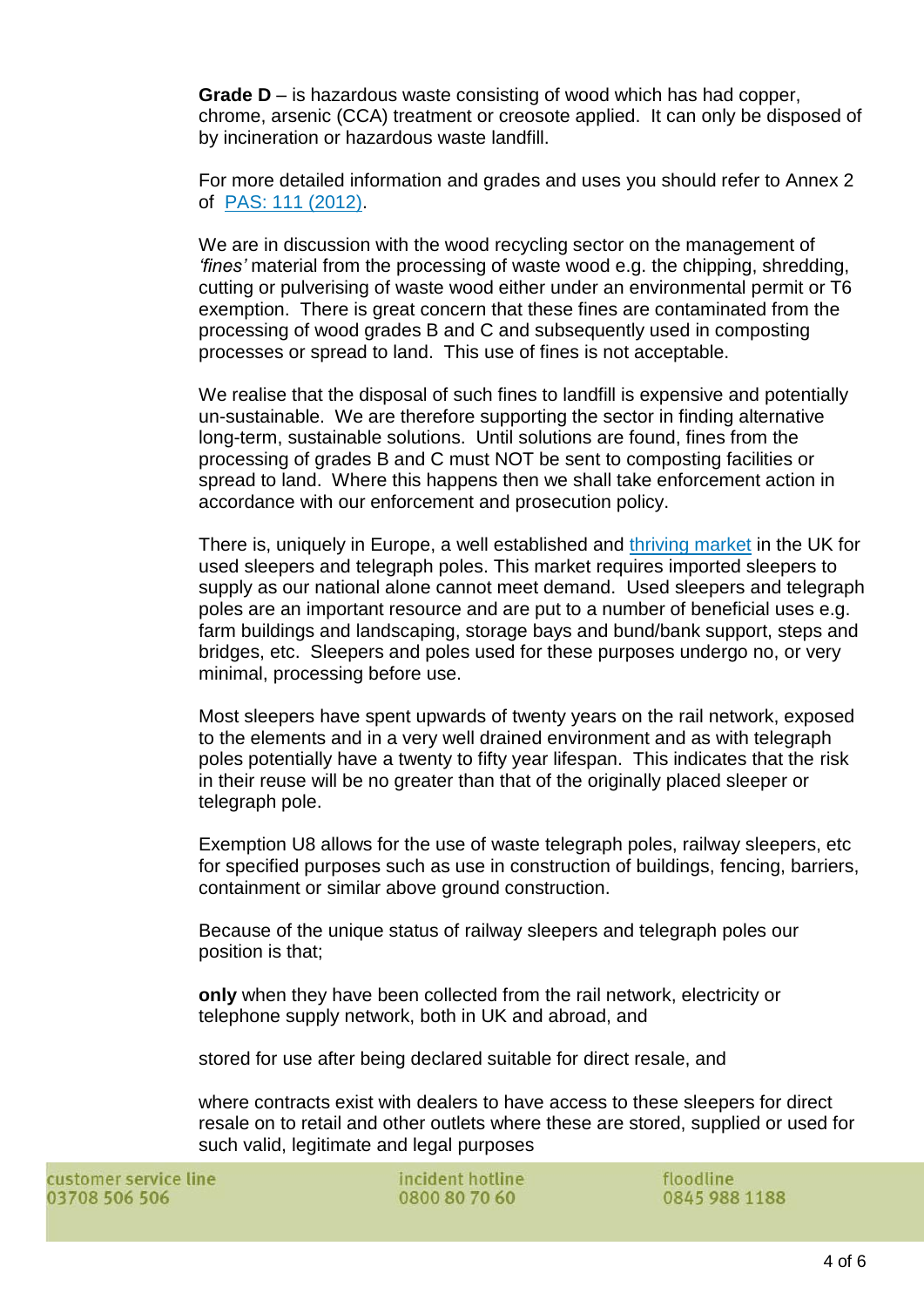we will treat them as **non waste**.

If sleepers, poles and similar items are discarded or managed as waste then they must be categorised as waste wood in line with grade A to D categories described above, depending on the levels and types of treatment that have been applied.

Where these waste sleepers/telegraph poles contain hazardous substances (that is, they are grade D) they must be consigned and treated as hazardous waste.

### **Section 3 - Our recommendations to industry**

The information so far provided on the treatments applied to waste wood is insufficient to give us confidence that all Grade A 'clean' timber is clean enough to be used for a number of the uses highlighted above and we therefore continue to classify it as 'use of waste'.

Further, the Environment Agency's experience to date is such that we do not have the confidence that general procedures for segregation of waste wood are sufficiently robust for some end uses.

Use of waste wood must therefore be in accordance with a relevant exemption or permit.

*We are aware that there are some wood recyclers who are able to achieve high standards of product and have robust management systems in place to achieve quality output. We will continue to encourage all waste wood recyclers to achieve these standards. We hope that the sector can develop guidance covering these aspects will therefore work with the WRA and others to help develop this.* 

All holders of waste wood must comply with their duty of care and describe their waste correctly.

We recognise there is a wide variation in the specifications used in waste wood markets. As the market for waste wood products develops, it will remain an option for companies to make a case to us that the waste wood has been fully recovered to a standard that can be widely marketed as a product.

We will therefore consider end of waste submissions on a case-by-case basis to encourage higher standards to prevail.

For end of waste submissions see our guidance at <https://www.gov.uk/government/publications/end-of-waste-submission-forms> .

incident hotline 0800 80 70 60